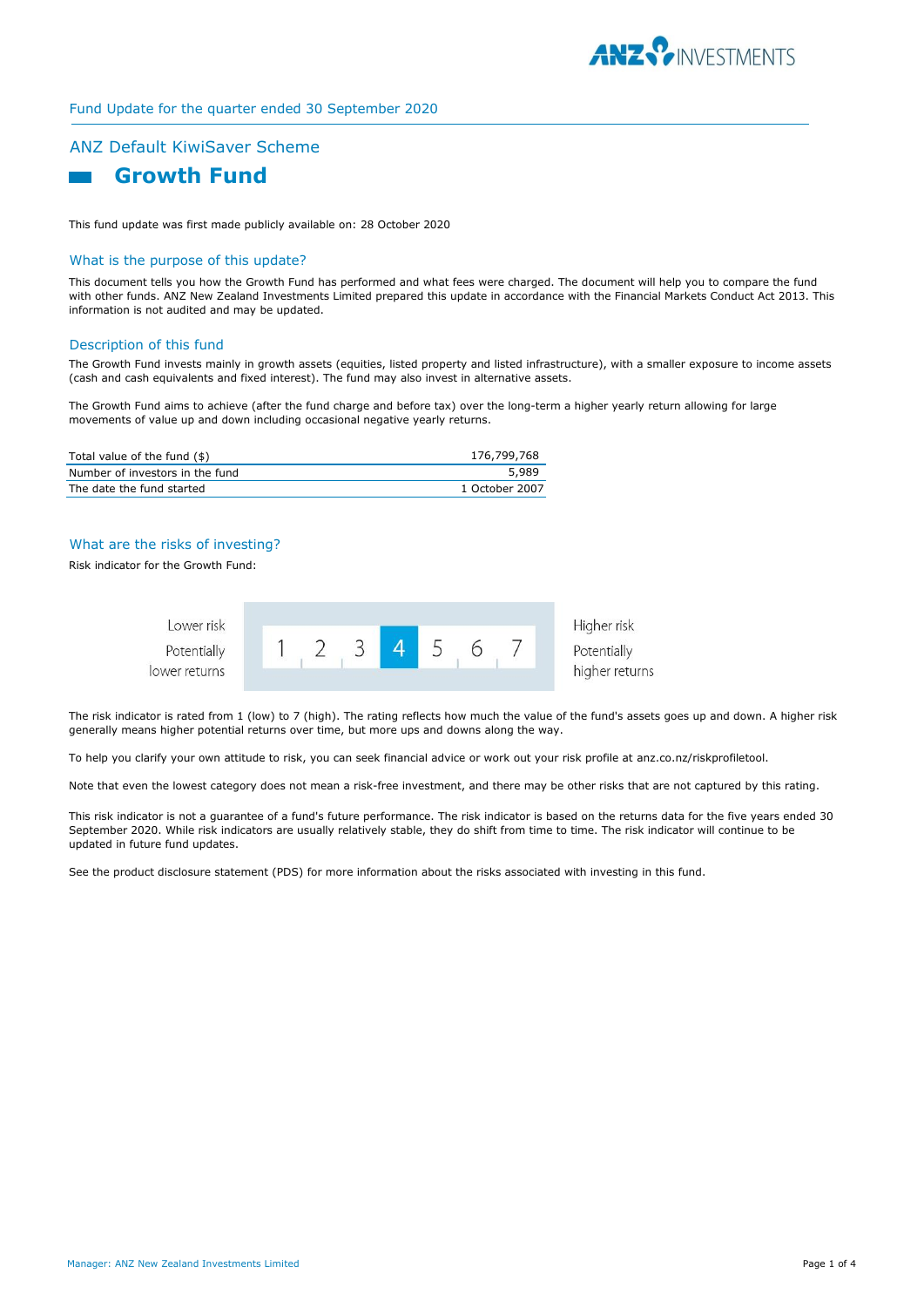# How has the fund performed?

|                                               | Average over past<br>five years | Past year |
|-----------------------------------------------|---------------------------------|-----------|
| <b>Annual return</b>                          |                                 |           |
| (after deductions for charges and tax)        | 7.33%                           | 1.98%     |
| Annual return                                 |                                 |           |
| (after deductions for charges but before tax) | 8.60%                           | 3.34%     |
| Market index annual return                    |                                 |           |
| (reflects no deduction for charges and tax)   | 9.59%                           | 3.65%     |

The market index annual return is calculated using the target investment mix and the indices of each asset class.

Additional information about the market index is available in the statement of investment policy and objectives on the offer register at www.disclose-register.companiesoffice.govt.nz.



## **Annual return graph**

This shows the return after fund charges and tax for each of the last 10 years ending 31 March. The last bar shows the average annual return for the last 10 years, up to 30 September 2020.

**Important:** This does not tell you how the fund will perform in the future.

Returns in this update are after tax at the highest prescribed investor rate (PIR) of tax for an individual New Zealand resident. Your tax may be lower.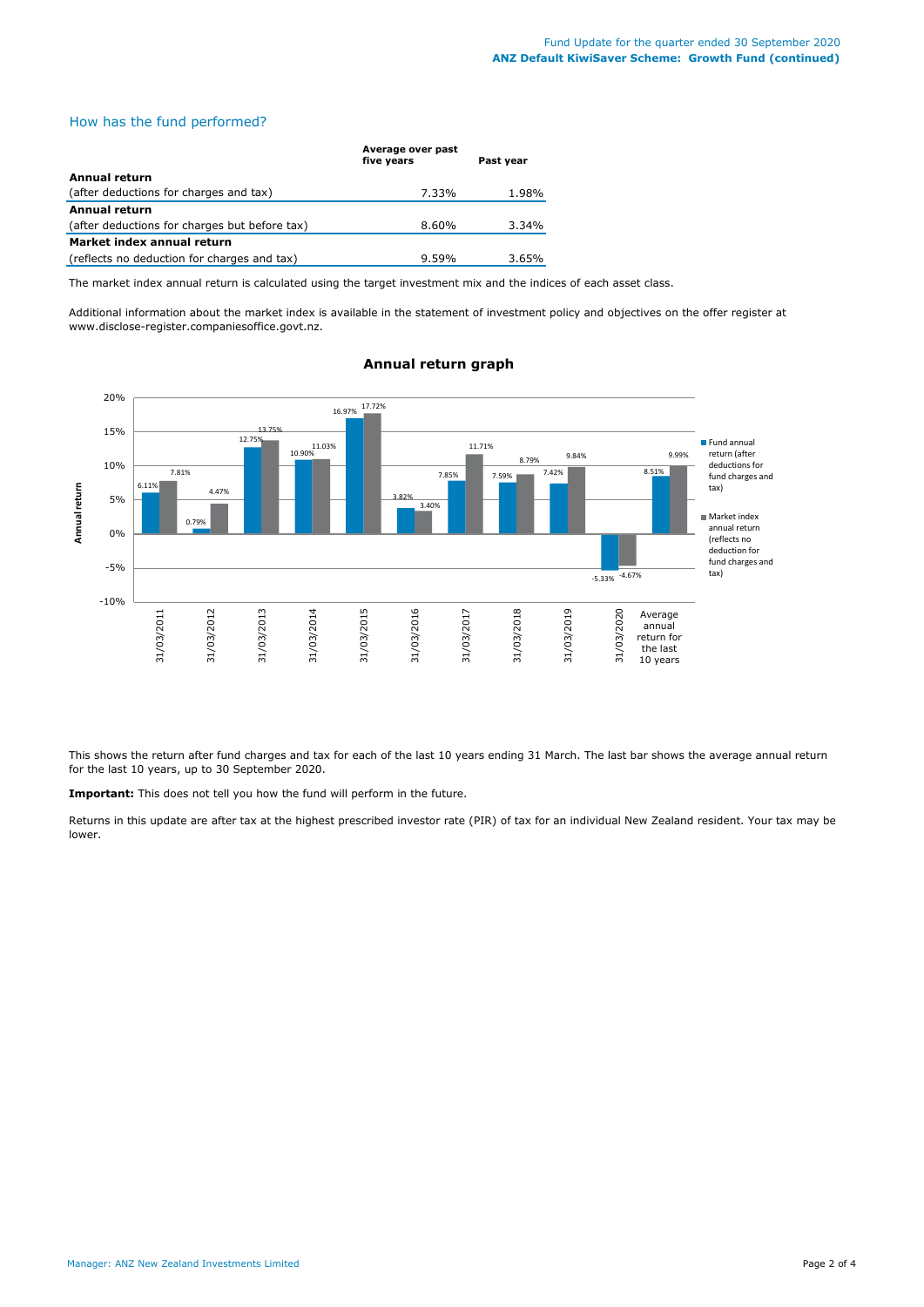## What fees are investors charged?

Investors in the Growth Fund are charged fund charges. In the year to 31 March 2020 these were:

|                                             | % of net asset value          |
|---------------------------------------------|-------------------------------|
| Total fund charges <sup>1</sup>             | 1.07%                         |
| Which are made up of:                       |                               |
| Total management and administration charges | 1.07%                         |
| Including:                                  |                               |
| Manager's basic fee                         | 1.00%                         |
| Other management and administration charges | $0.07\%$                      |
| <b>Total performance based fees</b>         | $0.00\%$                      |
|                                             | Dollar amount per<br>investor |
| <b>Other charges</b>                        |                               |
| Membership Fee <sup>2</sup>                 | \$18                          |

Investors are not currently charged individual action fees for specific actions or decisions (for example, for withdrawing from or switching funds). See the PDS for more information about Scheme fees.

Small differences in fees and charges can have a big impact on your investment over the long term.

#### Example of how this applies to an investor

Sarah had \$10,000 in the fund at the start of the year and did not make any further contributions. At the end of the year, Sarah received a return after fund charges were deducted of \$198 (that is 1.98% of her inital \$10,000). Sarah also paid \$18 in other charges. This gives Sarah a total gain after tax of \$180 for the year.

#### What does the fund invest in?

# **Actual investment mix<sup>3</sup> Target investment mix<sup>3</sup>**

This shows the types of assets that the fund invests in. This shows the mix of assets that the fund generally intends to invest in.